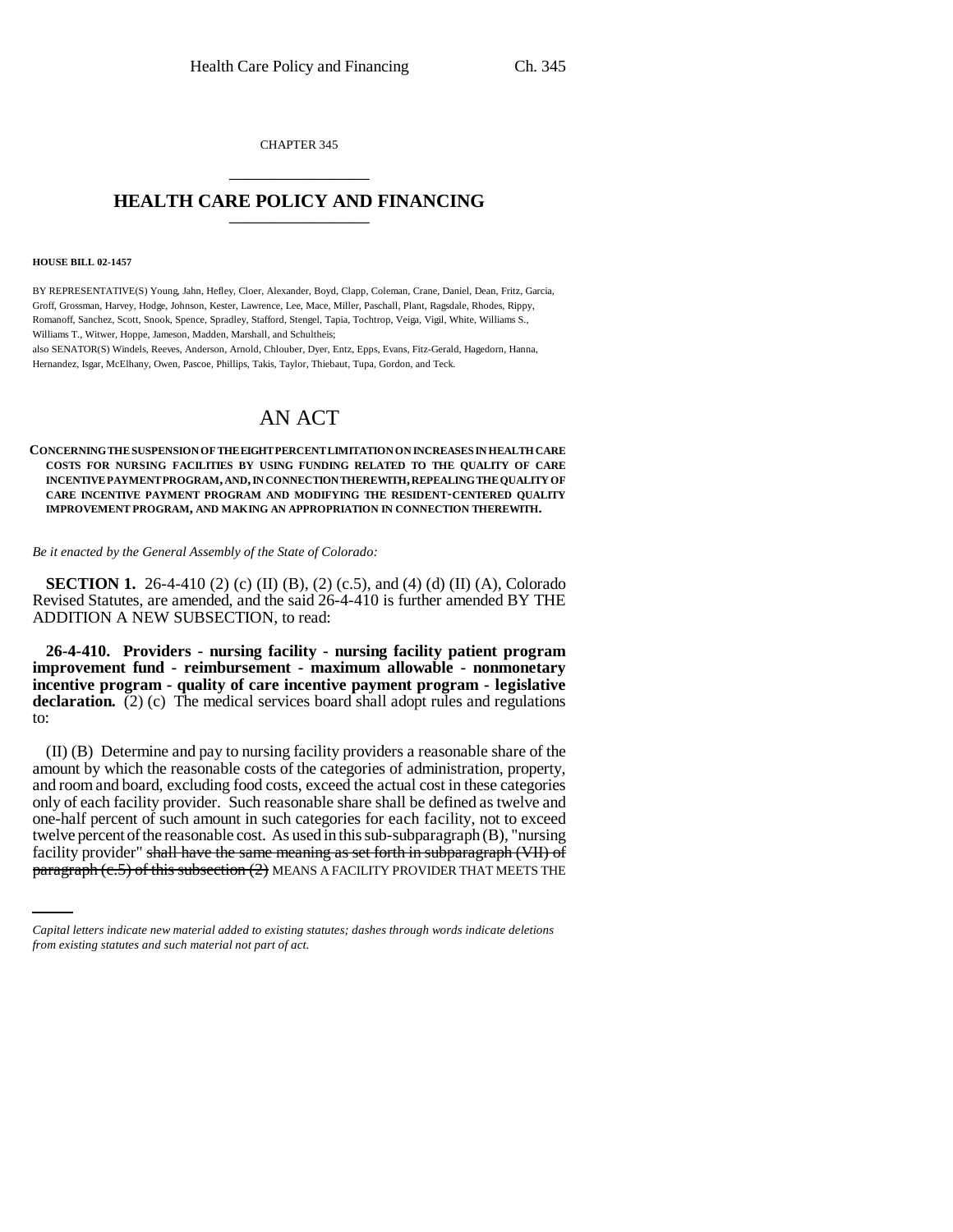STATE NURSING HOME LICENSING STANDARDS IN SECTION 25-1-107 (1) (l) (I) OR (1) (l) (II), C.R.S., IS MAINTAINED PRIMARILY FOR THE CARE AND TREATMENT OF INPATIENTS UNDER THE DIRECTION OF A PHYSICIAN, AND MEETS THE REQUIREMENTS IN 42 U.S.C. SEC. 1396d FOR CERTIFICATION AS A QUALIFIED PROVIDER OF NURSING FACILITY SERVICES.

 $(c.5)$  (I) There is hereby established a quality of care incentive payment program for the purpose of encouraging improvement in the quality of care provided by nursing facility providers including, but not limited to, implementation of the consumer satisfaction survey in accordance with section 26-4-410.3. The sum of all incentive payments made under the program shall be equal to the aggregate sum of payments made to all nursing facility providers under sub-subparagraph (B) of subparagraph  $(H)$  of paragraph  $(c)$  of this subsection  $(2)$ . The first payment annually from the source of funds for the program shall be made for the state administrative oversight of the consumer satisfaction survey created in section 25-3-102.5, C.R.S., and the resident-centered quality improvement program created in paragraph (c.7) of this subsection (2). The department of health care policy and financing, after consulting with the department of human services and the department of public health and environment, shall reflect in its annual budget submission the offset for administrative costs for the quality of care incentive program.

(II) Beginning January 1, 1995, the department shall issue incentive payments under the program to nursing facility providers that meet the criteria established by the department through rules and regulations. In determining which providers shall be eligible to receive incentive payments, the department shall consider the following factors:

(A) Whether the provider is delivering a high level of quality of care as measured by the number of validated and proven deficiencies on the provider's last full recertification survey;

(B) Whether the provider is meeting such other patient care standards as may be adopted by the department after considering the advice of the advisory committee created by subparagraph (VI) of this paragraph (c.5);

(C) The number of days of care provided annually under the state medical assistance program;

(D) The resident care characteristics;

(E) The facility size and location;

(F) Inspection surveys;

(G) Expertise of the nursing facility staff providing care;

(H) Consumer satisfaction, including how well each resident and resident's family members or representatives are informed about resident rights and choices;

(I) Satisfactory resolution of complaints;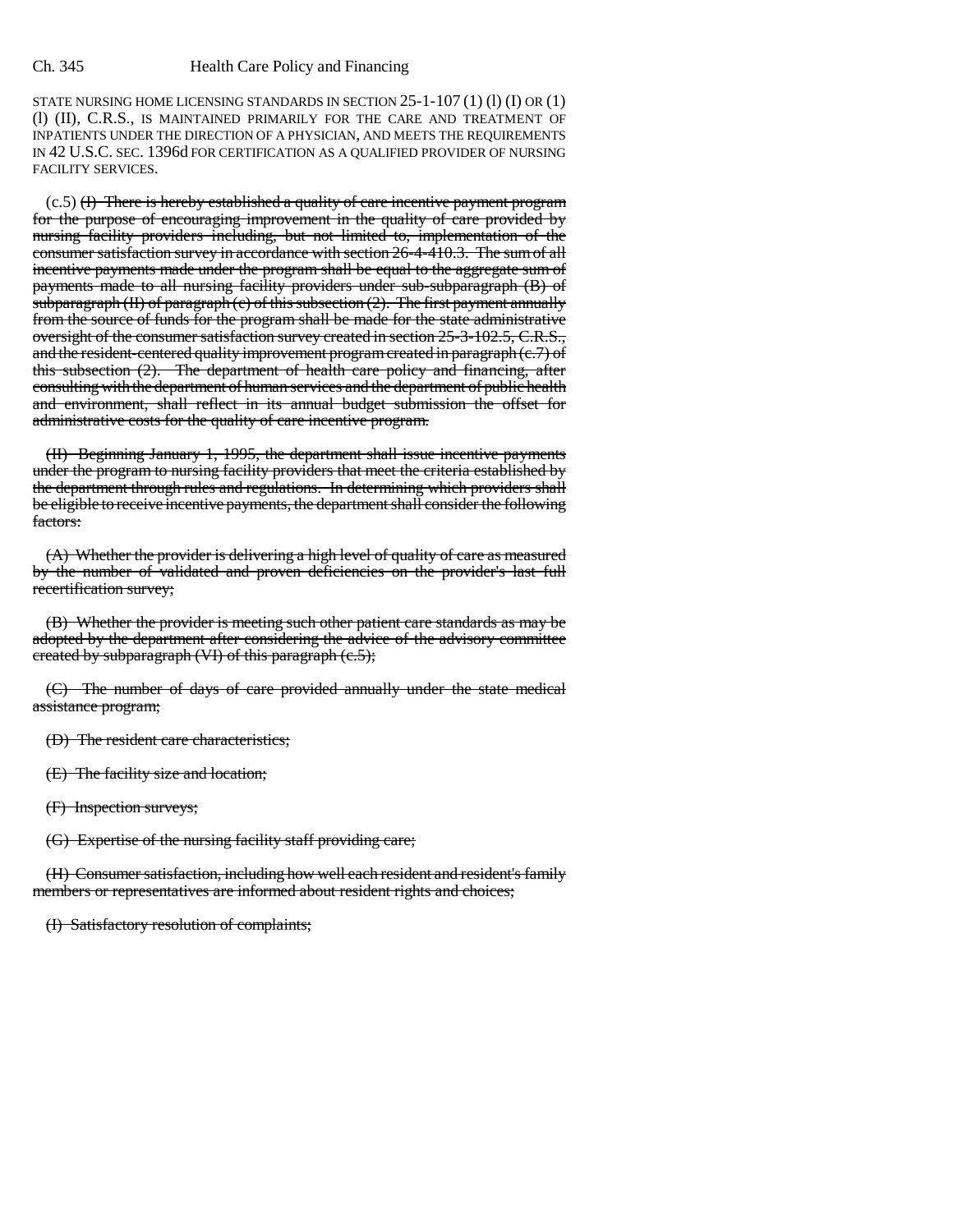(J) Appropriate equipment and support needed to achieve maximum functional ability of residents; and

(K) Screening for deinstitutionalization.

(II.5) After December 1, 2001, the department shall consider the definitions of the factors listed in subparagraph (II) of this paragraph (c.5) developed by the working group, created in section 26-4-420, when determining eligibility to receive incentive payments.

(III) The department shall promulgate rules and regulations establishing the dollar amounts of incentive payments available through the program. Incentive payments may be graduated in amount in order to provide higher payments to those nursing facility providers that provide a comparatively higher degree of quality care.

(IV) (A) For the period beginning January 1, 1995, and ending June 30, 1995, the department shall assess all nursing facility providers in accordance with the criteria adopted pursuant to subparagraph (II) of this paragraph (c.5) for the purpose of identifying those providers that are eligible to receive quality incentive payments. Based on such assessment, the department shall issue quality incentive payments to a minimum of forty-five percent of all such providers.

(B) Beginning July 1, 1995, and on July 1 of each fiscal year thereafter, the department shall reassess all nursing facility providers in accordance with the criteria adopted pursuant to subparagraph (II) of this paragraph (c.5) for the purpose of identifying those providers that are eligible to receive quality incentive payments. Based on such assessment, the department shall issue annual quality incentive payments.

(V) In the event a nursing facility provider is denied an incentive payment under this paragraph (c.5), the provider shall be afforded an opportunity for a hearing in accordance with the provisions of section 24-4-105, C.R.S., as administered under section 25.5-1-107 (2), C.R.S., and the rules and regulations promulgated by the department that govern aggrieved provider appeals of rate determinations, without first meeting the requirement of informal reconsideration by the department.

(VI) (A) There is hereby created an advisory committee of nine persons to study and make recommendations to the state department on the appropriate method of measuring a "high level of quality care" for the purpose of making payments to providers under this paragraph (c.5). The committee shall be appointed by the executive director of the state department and shall be composed of one representative from such department, two individuals who represent the interests of consumers, one representative of the state department of public health and environment, and one representative from the state long-term care ombudsman office. The remaining four members shall be selected from a list of nominees recommended by proprietary and nonproprietary facilities as follows: Two representatives from the long-term care facility association for proprietary facilities; and two representatives of the long-term care facility association for nonproprietary facilities. The committee members shall serve without compensation. Appointments shall be made for terms of two years. Vacancies that occur during any term shall be filled by the executive director for the remainder of such term.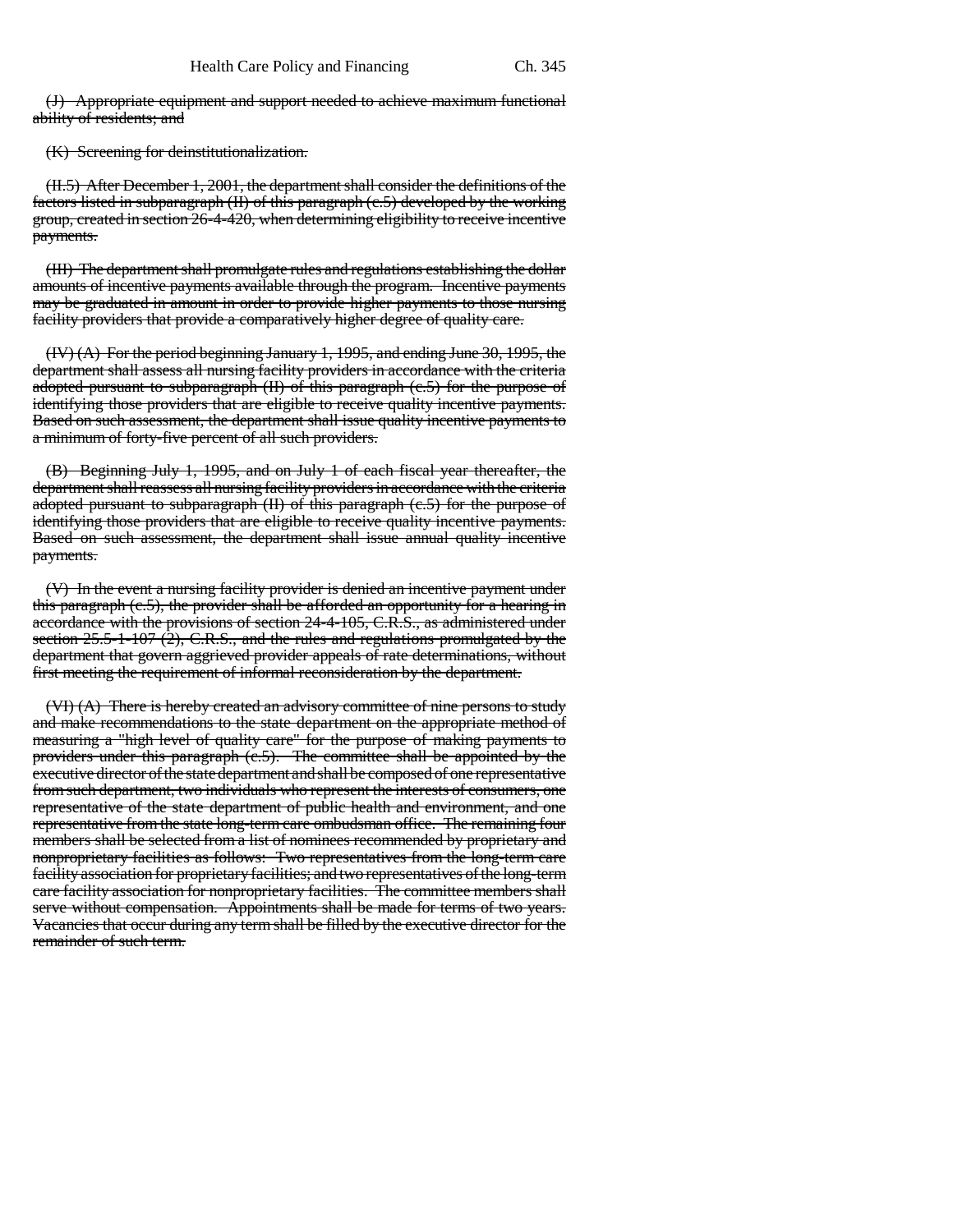### Ch. 345 Health Care Policy and Financing

(B) This subparagraph (VI) is repealed, effective July 1, 2010. Prior to said repeal, the advisory committee shall be reviewed as provided for in section 2-3-1203, C.R.S.

(VII) As used in this paragraph (c.5), "nursing facility provider" means a facility provider that meets the state nursing home licensing standards in section  $25$ -1-107(1) (l) (I) or (1) (l) (II), C.R.S., is maintained primarily for the care and treatment of inpatients under the direction of a physician, and meets the requirements in 42 U.S.C. sec. 1396d for certification as a qualified provider of nursing facility services.

(VIII) Incentive payments issued under subparagraph  $(H)$  of this paragraph  $(e.5)$ shall be subject to recovery by the state department if the state department or its agent determines that the recipient of such payments failed to satisfactorily complete by December 31 of each year the implementation or evaluation stages of an approved plan required under the rules promulgated pursuant to this paragraph (c.5).

## (IX) Repealed.

(4) (d) (II) Notwithstanding any other provision in this article, the following limitations shall apply to rates for reimbursement of nursing facilities:

(A) For all rates effective on or after July 1, 1997, for each class I and class V facility, any increase in administrative costs shall not exceed six percent per year; and for each class I and class V facility, any increase in health care services costs shall not exceed eight percent per year, except that such limitation on health care services costs shall not apply for rates effective on or after July 1, 2000, and prior to July 1, 2002; and

(5) (a) (I) INTERESTED MEMBERS OF THE JOINT BUDGET COMMITTEE OF THE GENERAL ASSEMBLY, THE STATE DEPARTMENT, THE STATE OMBUDSMAN AND INTERESTED LONG-TERM CARE OMBUDSMEN, AND NURSING FACILITY PROVIDERS SHALL DEVELOP A METHODOLOGY FOR DETERMINING WHEN AND UNDER WHAT CIRCUMSTANCES A LIMITATION ON THE INCREASE IN HEALTH CARE SERVICES COSTS FOR CLASS I AND CLASS V FACILITIES SHALL BE IMPLEMENTED. THE METHODOLOGY MAY TAKE INTO CONSIDERATION FACTORS INCLUDING BUT NOT LIMITED TO NURSING FACILITY CASELOAD, THE IMPLEMENTATION OF REFINANCING MECHANISMS, FEDERAL MANDATES, INFLATION, AND OTHER ECONOMIC FACTORS.

(II) THE MEMBERS OF THE GROUP SPECIFIED IN SUBPARAGRAPH (I) OF THIS PARAGRAPH (a) SHALL REPORT TO THE JOINT BUDGET COMMITTEE OF THE GENERAL ASSEMBLY BY NOVEMBER 15,2002, WITH RECOMMENDATIONS FOR A METHODOLOGY FOR DETERMINING WHEN AND UNDER WHAT CIRCUMSTANCES THERE SHALL BE IMPLEMENTATION OF A LIMITATION ON THE INCREASE IN HEALTH CARE SERVICES COSTS FOR CLASS I AND CLASS V FACILITIES. THE GENERAL ASSEMBLY SHALL ENACT LEGISLATION BY JULY 1, 2003, IMPLEMENTING A METHODOLOGY FOR DETERMINING WHEN AND UNDER WHAT CIRCUMSTANCES A LIMITATION ON THE INCREASE IN HEALTH CARE SERVICES COSTS SHALL BE IMPLEMENTED, WHICH LEGISLATION SHALL INCLUDE A REPEAL OF PARAGRAPH (b) OF THIS SUBSECTION (5).

(b) IN THE EVENT THE GENERAL ASSEMBLY FAILS TO ENACT LEGISLATION BY JULY 1, 2003, SPECIFYING WHEN AND UNDER WHAT CONDITIONS A LIMITATION ON THE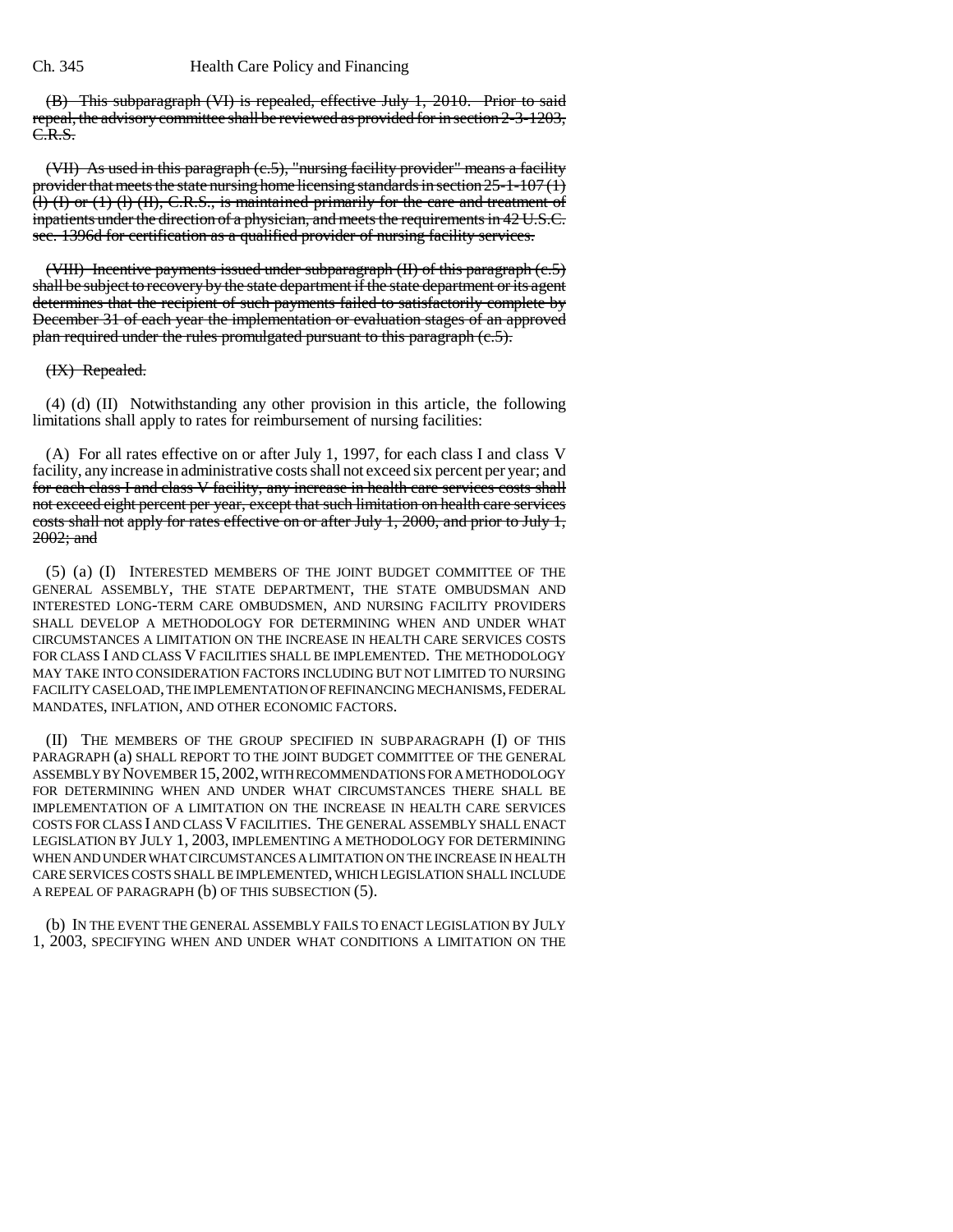INCREASE IN NURSING FACILITY HEALTH CARE COSTS SHALL BE IMPOSED, THEN FOR RATES EFFECTIVE ON AND AFTER JULY 1, 2005, IN ADDITION TO THE LIMITATIONS SPECIFIED IN SUBPARAGRAPH (II) OF PARAGRAPH (d) OF SUBSECTION (4) OF THIS SECTION, FOR EACH CLASS I AND CLASS V FACILITY, ANY INCREASE IN HEALTH CARE SERVICES COSTS SHALL NOT EXCEED EIGHT PERCENT PER YEAR. THE CALCULATION OF THE EIGHT PERCENT PER YEAR LIMITATION FOR RATES EFFECTIVE ON OR AFTER JULY 1, 2005, SHALL BE BASED ON THE FACILITY'S COST REPORTS, AS SPECIFIED BY RULE OF THE MEDICAL SERVICES BOARD, IN THE PRECEDING YEAR.

**SECTION 2.** 26-4-410 (2) (c.7), Colorado Revised Statutes, is REPEALED AND REENACTED, WITH AMENDMENTS, to read:

**26-4-410. Providers - nursing facility - nursing facility patient program improvement fund - reimbursement - maximum allowable - nonmonetary incentive program - quality of care incentive payment program - legislative** declaration. (2) (c.7) (I) BEGINNING JULY 1, 2003, SUBJECT TO AVAILABLE APPROPRIATIONS, THERE IS HEREBY ESTABLISHED A RESIDENT-CENTERED QUALITY IMPROVEMENT PROGRAM, WHICH SHALL BE KNOWN AS RESQUIP, FOR THE PURPOSE OF ENCOURAGING IMPROVEMENT IN THE QUALITY OF LIFE IN NURSING FACILITIES BY RESIDENT PARTICIPATION IN LIFE-ENRICHING ACTIVITIES THAT PROMOTE ENHANCED COMMUNICATION, BETTER UNDERSTANDING OF RESIDENT NEEDS AND SELF-DETERMINATION, AND BUILDING POSITIVE RELATIONSHIPS AND A SENSE OF COMMUNITY IN A NONTHREATENING ENVIRONMENT THAT PROVIDES AN ENCOURAGING AND ACCEPTING ATMOSPHERE.

(II) THE STATE DEPARTMENT MAY ISSUE INCENTIVE GRANTS UNDER THE PROGRAM, SUBJECT TO AVAILABLE APPROPRIATIONS, TO NURSING FACILITY PROVIDERS THAT MEET THE CRITERIA ESTABLISHED BY THE STATE DEPARTMENT BY RULE. A NURSING FACILITY PROVIDER MAY ALSO APPLY FOR AN INCENTIVE PAYMENT.

(III) APPLICANTS FOR PROGRAM INCENTIVE GRANTS SHALL CLEARLY DEFINE A RESIDENT-CENTERED PROGRAM PROPOSAL PURSUANT TO RULES ESTABLISHED BY THE STATE DEPARTMENT. SUCH APPLICATION SHALL INCLUDE A REQUEST FOR A SPECIFIC GRANT AMOUNT. PROPOSALS AND REQUESTS FOR A SPECIFIC GRANT AMOUNT MAY INCLUDE DIRECT AND INDIRECT COSTS INCLUDING ENHANCED EDUCATION AND TRAINING FOR STAFF, HUMAN RESOURCE EXPENDITURES, AND OTHER ACTIVITIES THAT MAY ENCOURAGE IMPROVEMENT IN THE QUALITY OF LIFE OF RESIDENTS IN NURSING FACILITIES.

(IV) RULES ISSUED BY THE STATE DEPARTMENT REGARDING THE INCENTIVE GRANT PROGRAM SHALL INCLUDE REQUIREMENTS IN APPLICATIONS BY PROVIDERS FOR PARTICIPATION BY RESIDENTS OR FAMILY MEMBERS.

(V) THE STATE DEPARTMENT AND THE RESQUIP TEAM OF EACH NURSING CARE FACILITY THAT RECEIVES AN INCENTIVE GRANT SHALL CONDUCT AN EVALUATION OF THE PROPOSAL TO DEMONSTRATE PROGRAM AND FINANCIAL ACCOUNTABILITY, ON AT LEAST AN ANNUAL BASIS, TO ENSURE THAT THE GRANTS ARE SPENT ONLY ON THE IMPLEMENTATION OF THE PROPOSAL. THE COMPOSITION OF EACH RESQUIP TEAM SHALL BE ESTABLISHED BY RULE OF THE STATE DEPARTMENT. ANY PAYMENTS THAT ARE NOT SPENT ON THE PROPOSAL SHALL BE RETURNED TO THE STATE DEPARTMENT.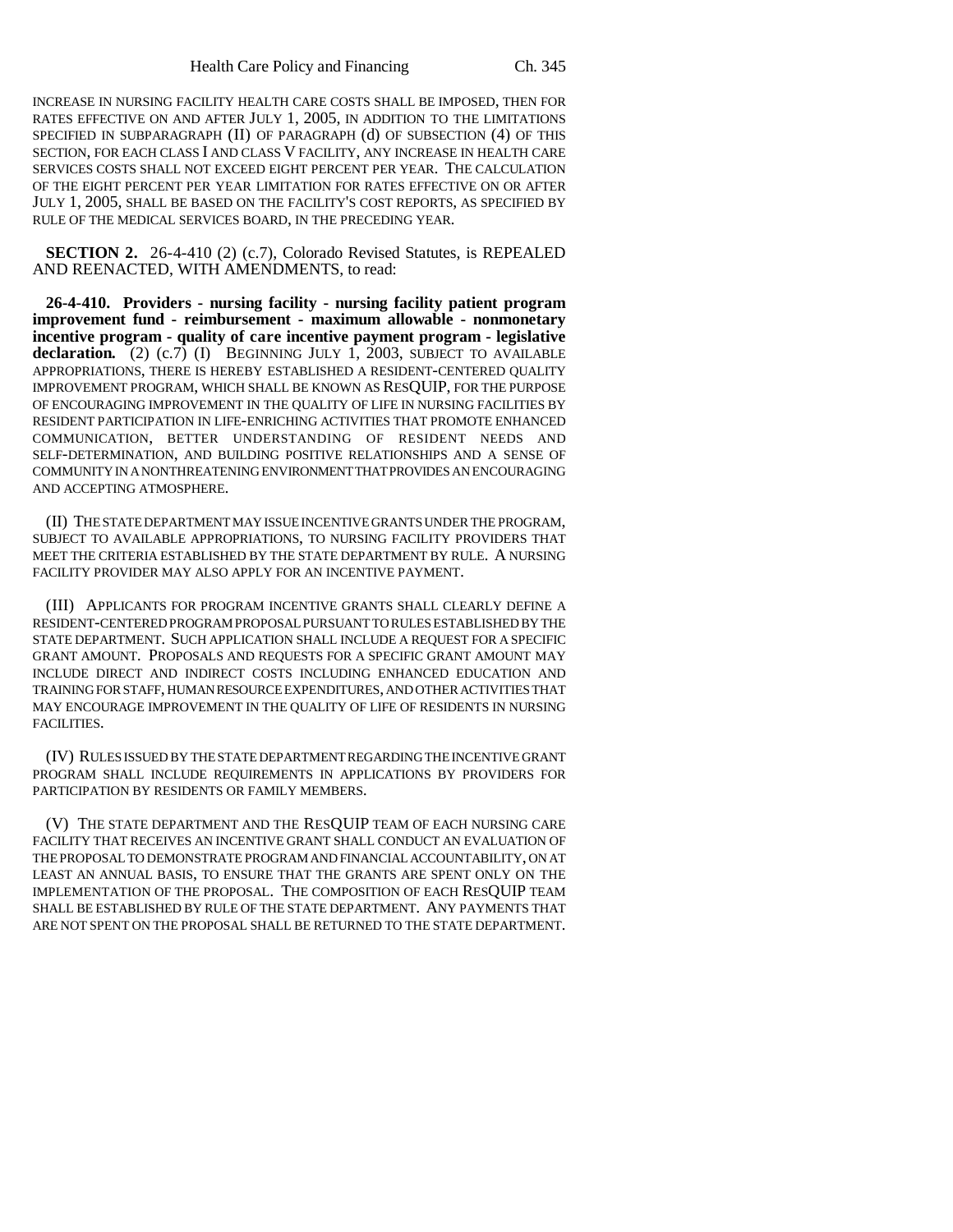#### Ch. 345 Health Care Policy and Financing

(VI) BEGINNING JULY 1, 2004, AND EACH JULY 1 THEREAFTER, THE STATE DEPARTMENT SHALL REPORT ANNUALLY TO THE MEMBERS OF THE HEALTH, ENVIRONMENT, CHILDREN AND FAMILIES COMMITTEE OF THE SENATE AND THE HEALTH, ENVIRONMENT, WELFARE, AND INSTITUTIONS COMMITTEE OF THE HOUSE OF REPRESENTATIVES ON CONSUMER SATISFACTION SURVEYS AND OTHER FACILITY INFORMATION. FOR EACH NURSING FACILITY, THIS REPORT SHALL CONTAIN INFORMATION ON THE SURVEY RESULTS, THE NUMBER OF COMPLAINTS, AND THE NUMBER OF OCCURRENCES THAT ARE REPORTED TO THE DEPARTMENT OF PUBLIC HEALTH AND ENVIRONMENT PURSUANT TO SECTION 25-1-124, C.R.S.

**SECTION 3. Repeal.** 2-3-1203 (3) (w) (I), Colorado Revised Statutes, is repealed.

**SECTION 4. Repeal.** 25-3-102.5 (1) (a.5) (III) (C), Colorado Revised Statutes, as enacted by Senate Bill 02-071, enacted at the Second Regular Session of the Sixty-third General Assembly, is repealed.

**SECTION 5. Repeal.** 26-4-410 (2) (c.5) (I), Colorado Revised Statutes, as amended by Senate Bill 02-071, enacted at the Second Regular Session of the Sixty-third General Assembly, is repealed.

**SECTION 6. Repeal.** Section 3 of Senate Bill 02-071, enacted at the Second Regular Session of the Sixty-third General Assembly, is repealed.

**SECTION 7.** Appropriation - adjustments to the 2002 long bill. (1) (a) In addition to any other appropriation, there is hereby appropriated, out of moneys in the general fund not otherwise appropriated, to the department of public health and environment, division of health facilities, for the fiscal year beginning July 1, 2002, the sum of fifty-eight thousand five hundred fourteen dollars (\$58,514) and 1.1 FTE, or so much thereof as may be necessary, for the implementation of this act.

(b) In addition to any other appropriation, there is hereby appropriated, out of moneys in the general fund not otherwise appropriated, to the department of human services, office of adult and veterans services, aging services programs, for the fiscal year beginning July 1, 2002, the sum of fifty thousand two hundred thirty-one dollars (\$50,231), or so much thereof as may be necessary, for the implementation of this act. This amount is to be for the contract for the state ombudsman program.

(2) For the implementation of this act, appropriations made in the annual general appropriation act for the fiscal year beginning July 1, 2002, shall be adjusted as follows:

(a) The appropriation to the department of health care policy and financing, medical programs administration, for the fiscal year beginning July 1, 2002, is decreased by eighty-nine thousand five hundred six dollars (\$89,506). Of this sum, twenty-two thousand three hundred seventy-six dollars (\$22,376) shall be from the general fund and sixty-seven thousand one hundred thirty dollars (\$67,130) shall be from federal funds.

(b) The appropriation to the department of health care policy and financing, department of human services-medicaid funded programs, for fiscal year beginning